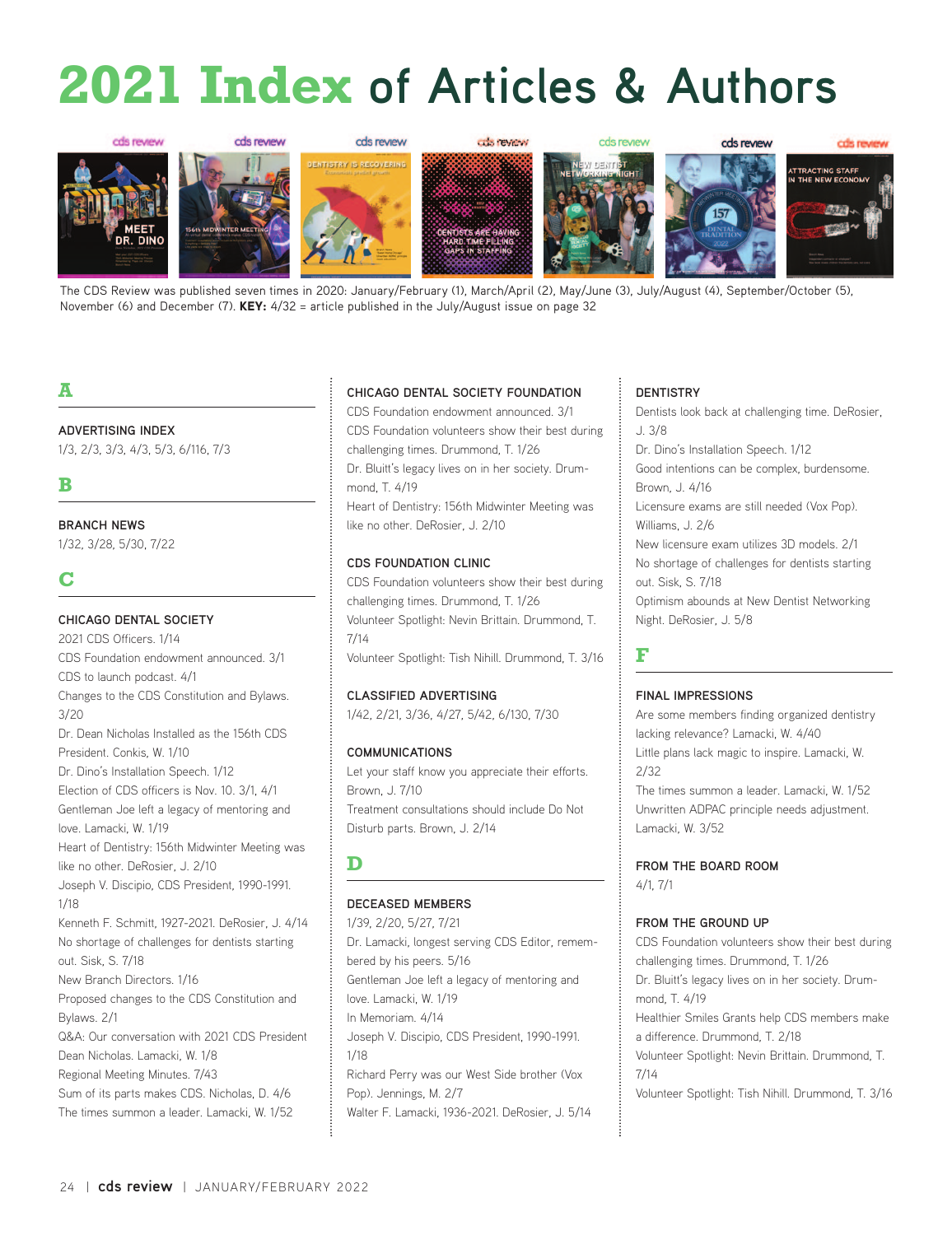## **G**

#### **GOVERNMENT ACTION**

ADPAC supports dentists in Congress regardless of party affiliation (Vox Pop). Economos, J. 4/8 Final Impressions was 'spot on' (Vox Pop). Furusho, C. 4/8 Good intentions can be complex, burdensome. Brown, J. 4/16 January 6 presented a dilemma for ADPAC supporters. Drummond, T. 4/8 Little plans lack magic to inspire. Lamacki, W. 2/32 Unwritten ADPAC principle needs adjustment. Lamacki, W. 3/52 Writer says 'keep up the good work' (Vox Pop). Murphy, N. 4/8

## **I**

#### **INSURANCE**

British survey shows patients 'comfortable' with teledentistry. Brown, J. 3/12 Payment for unfinished treatment can be vexing. Green, J. 1/24

#### **IT'S THE LAW**

Computer-generated progress notes can be problematic. Green, J. 4/18 Dental malpractice lawsuits have many roots. Green, J. 5/20 Independent contractor or employee? Green, J. 7/12 Is anything in dentistry free? Green, J. 2/16 It is a debt of ingratitude? Green, J. 3/14 Payment for unfinished treatment can be vexing. Green, J. 1/24

#### **M**

#### **MEDICARE**

Little plans lack magic to inspire. Lamacki, W. 2/32

#### **MEETING PLACE**

4/20, 5/24, 6/126, 7/29

#### **MEMBER PROFILE**

Andrew Wiers, West Suburban Branch. 5/40 Jeff Langefeld, Northwest Suburban Branch. 5/36 Karen Benedetto, North Suburban Branch. 5/34 Lawrence Jacobs, West Side Branch. 5/39 Nichol Houston, Kenwood/Hyde Park Branch. 5/31

## **Fudala & Associates Wealth Management**



## Serving dentists for more than 20 years

We are committed to helping dentists build wealth management strategies tailored to address their needs. We can assist you with wealth management, retirement income planning, and wealth transfer

to future generations, as well as provide access to Bank of America for your lending needs. We welcome the opportunity to work with you.

110 North Wacker Drive . Floor 17 . Chicago, IL 60606 312.696.2130 · www.fa.ml.com/fudala-associates/

> Eric J. Fudala, CRPC® Senior Vice President · Senior Financial Advisor 312.696.2130 · Eric.Fudala@ml.com

John L. Weinzelbaum **Financial Advisor** 

312.814.9012 · John.Weinzelbaum@ml.com

**Bridget T. Moran Registered Wealth Management Client Associate** 312.696.2133 · Bridget\_Moran@ml.com



Merrill Lynch, Pierce, Fenner & Smith Incorporated (also referred to as "MLPF&S" or "Merrill") makes available certain investment products sponsored, managed, distributed or provided by companies that are affiliates of Bank of America Corporation ("BofA Corp."). MLPF&S is a registered broker-dealer, registered investment adviser, Member SIPC, and a wholly-owned subsidiary of BofA Corp.

Banking products offered by Bank of America, N.A., and affiliated banks, Members FDIC and wholly owned subsidiaries of Bank of America Corporation.

Investment products: | Are Not FDIC Insured | Are Not Bank Guaranteed | **May Lose Value** 

Merrill and the Bull Symbol are trademarks of Bank of America Corporation. Chartered Retirement Planning Counselor<sup>5M</sup> and CRPC® are trademarks or registered service marks of the College for Financial Planning in the United States and/or other countries.

© 2021 Bank of America Corporation. All rights reserved. | 3736185 | 09/2021